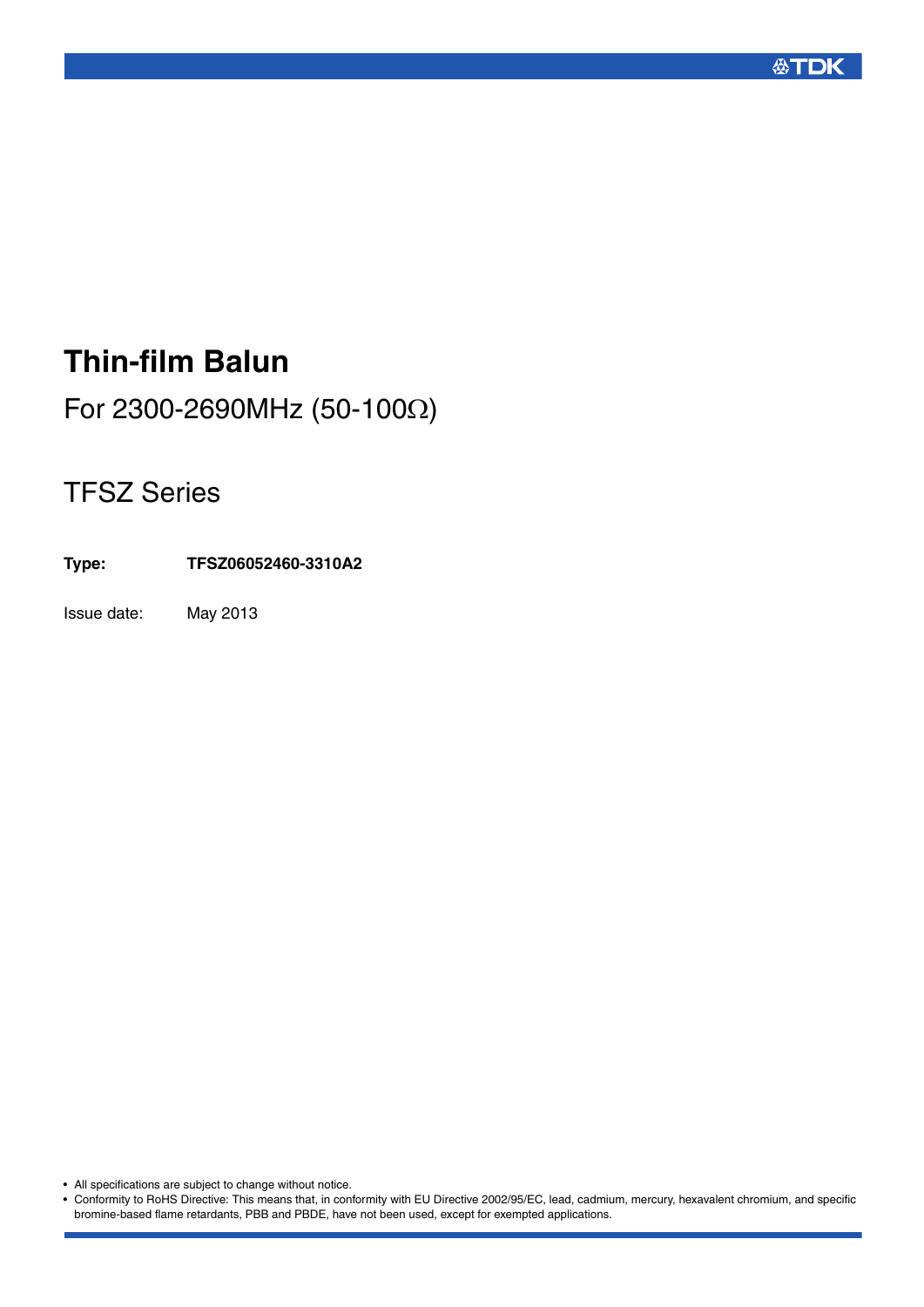### **Thin-film Baluns For 2300-2690MHz (50-100)**

### TFSZ Series TFSZ06052460-3310A2

#### **SHAPES AND DIMENSIONS**



Dimensions in mm

#### **RECOMMENDED PC BOARD PATTERNS**

|  | 0.20 0.20 0.20 |  |                     |
|--|----------------|--|---------------------|
|  |                |  | 0.18                |
|  |                |  | 0.20                |
|  |                |  | $\overline{\infty}$ |

Dimensions in mm

Line width be designed to mach  $50\Omega$  characteristic impedance depending on PCB Material and thickness.

#### **ELECTRICAL CHARACTERISTICS**

| Unbalanced impedance                 | 50 $\Omega$       |                          |
|--------------------------------------|-------------------|--------------------------|
| Balanced impedance                   | 100 $\Omega$      |                          |
| Frequency range                      | 2300 to 2690MHz   |                          |
| Unbalanced port return loss          | 10dB min.         |                          |
| Phase imbalance at balanced port     | $180±10$ deq.     |                          |
| Amplitude imbalance at balanced port | $0\pm2.5dB$       |                          |
| Insertion loss                       | [+25°C]           | $0.55dB$ max.            |
|                                      | [–40 to +85°C]    | $0.65dB$ max.            |
|                                      | Operating         | $-40$ to $+85^{\circ}$ C |
| Temperature range                    | Storage           | $-40$ to $+85^{\circ}$ C |
| Packaging style and quantities       | 10,000pieces/reel |                          |

• Conformity to RoHS Directive: This means that, in conformity with EU Directive 2002/95/EC, lead, cadmium, mercury, hexavalent chromium, and specific bromine-based flame retardants, PBB and PBDE, have not been used, except for exempted applications.

• All specifications are subject to change without notice.

#### **Conformity to RoHS Directive**

**公丁DK**